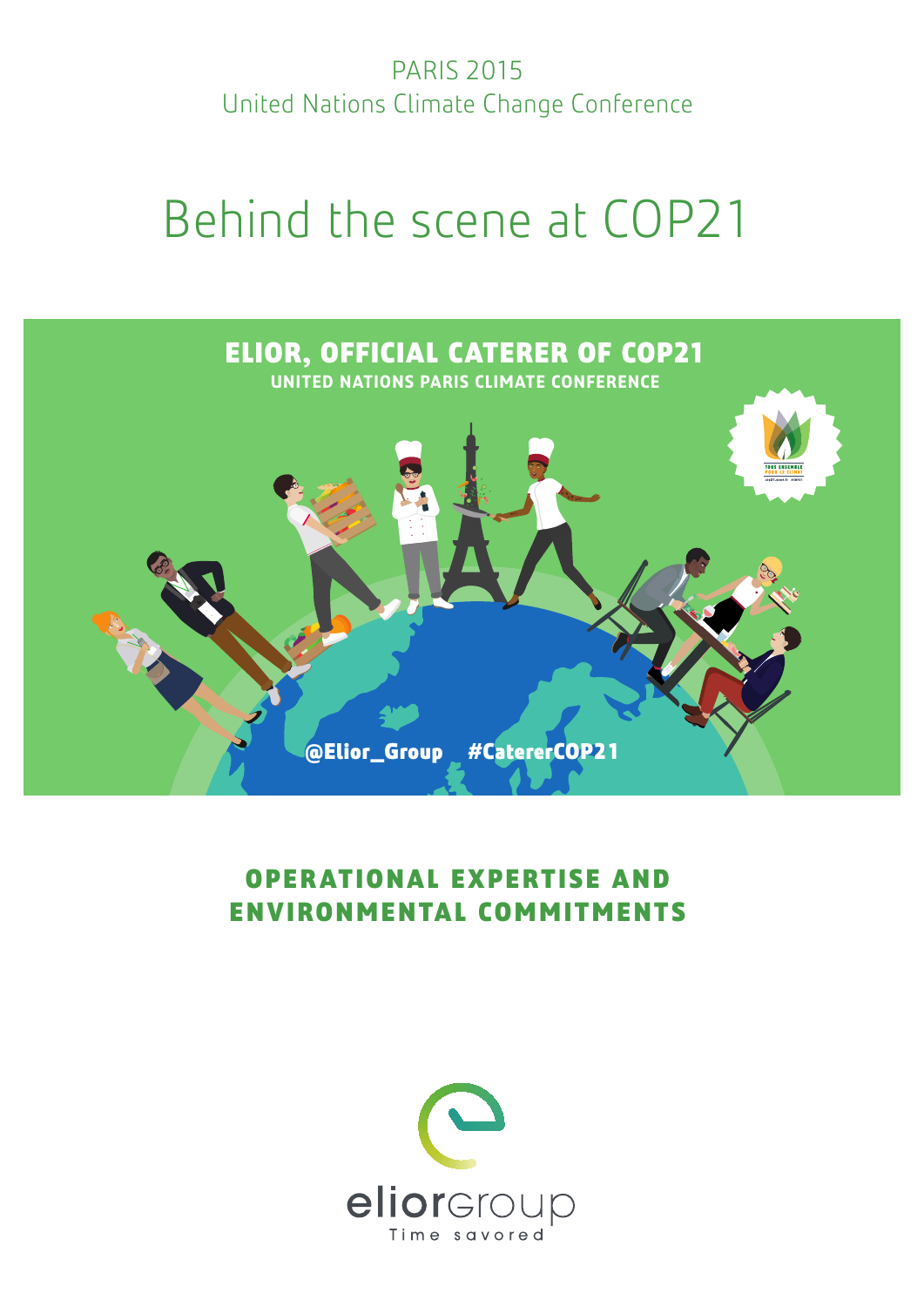# **CONTENTS**

### **INTRODUCTION BY ELIOR GROUP CHAIRMAN AND CEO, PHILIPPE SALLE**

### **ELIOR GROUP: A COMMITTED PLAYER SINCE ITS CREATION IN 1991**



### **COP21: THE ELIOR GROUP CHALLENGE**



### **RESPONSIBLE SOURCING** Did you say "locavore"? Quality produce



### **ALL SKILLS MOBILIZED**

Close working relationship with Elior Group top chefs From the central kitchen to the Paris Le Bourget site The women and men of Elior Group working to serve the COP21



### **RESPONSIBLE MEALS FOR ALL TASTES**

On the menu: low-budget bistronomique meals, self-service restos and snack bars Beyond the dining experience: the "after-meal challenge"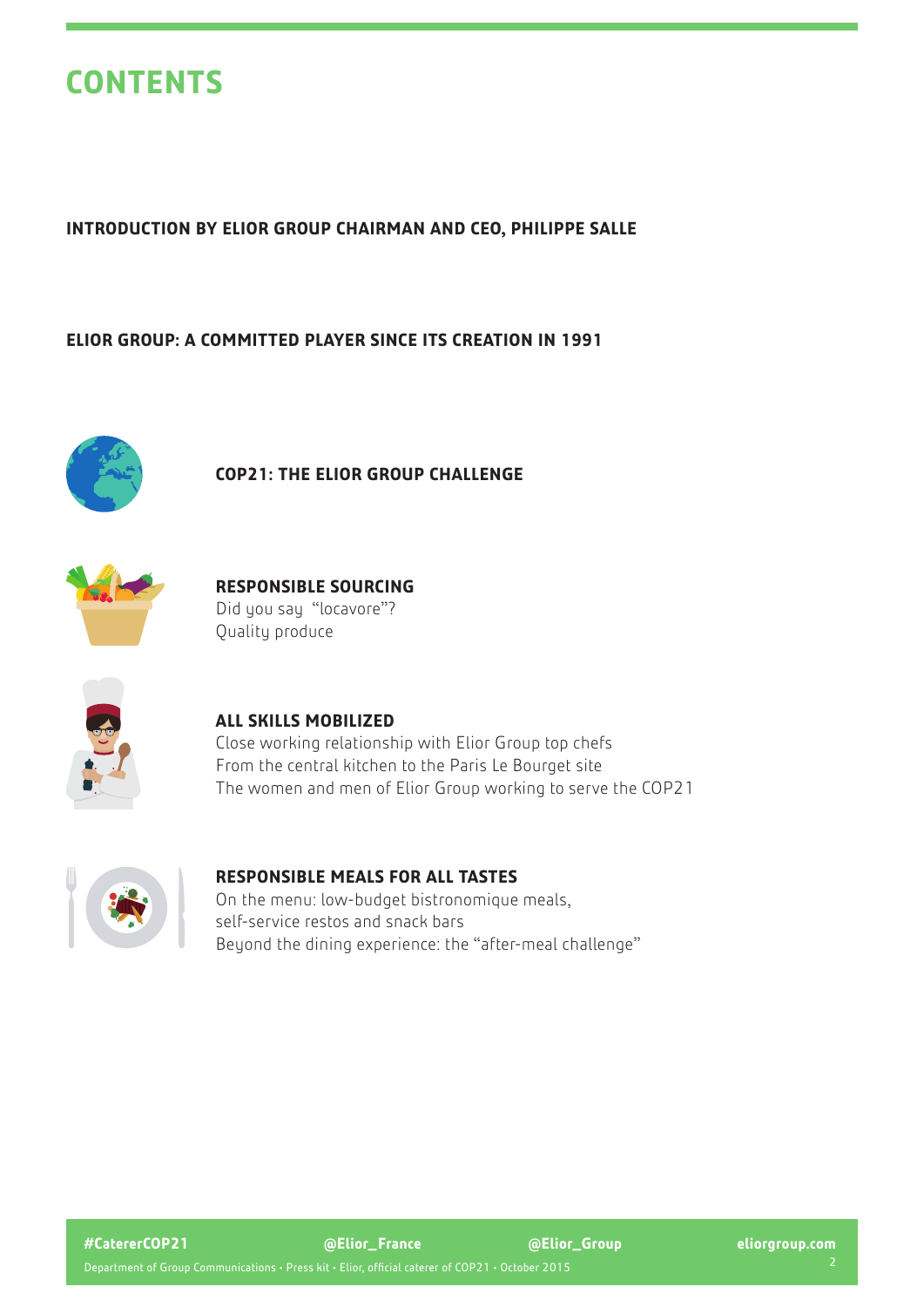# **INTRODUCTION BY PHILIPPE SALLE**

# **ELIOR GROUP LEVERAGING ITS EXPERTISE TO SERVE COP21, THE UNITED NATIONS CLIMATE CHANGE CONFERENCE IN PARIS.**

The fact that Elior Group is participating as the official caterer of COP21 is an immense source of pride for the Group and all of our employees.

For several months, all of our teams have been working relentlessly to prepare this culinary and logistical challenge: to provide catering services for the 20,000 people participating everyday in the negotiations.

To ensure the catering of this unprecedented event in France, Elior Group has several advantages notably regarding its unique savoir-faire and the responsible commitments it has made at every stage of its value chain, as well as the choice of produce it uses to prepare the meals it serves. Every day, our Group welcomes, caters for and looks after 3.8 million customers across the world, in such demanding sectors as healthcare, education, business, transportation and entertainment. Drawing on this expertise, we have developed a varied and quality services offering specifically for the COP21 conference which is designed to meet the catering needs of the delegates coming from all parts of the world. Elior Group will be offering a variety of catering formats ranging from light snacks to bistronomique meals promoting the finest in French cuisine and prepared by a team of top chefs at the Group's most prestigious catering sites. Regarding our sourcing, mode-of-production and menu choices, all of our decisions were determined by the need to ensure that our services offerings respect the environment and the COP21 Charter for Responsible Food Services.

It is not by chance that Elior Group has been chosen to participate in this global conference for the preservation of the planet. For more than 10 years, Elior Group has been committed to socially and environmentally responsible practices in every step of the value chain, notably by adopting a responsible purchasing strategy, implementing awareness-raising programmes for all of its employees worldwide, as well as by making a solid commitment to fight against food waste and contributing to charitable associations.

Within the context of our continuous improvement strategy, we are looking to strengthen these commitments even further. Respecting the COP21 Charter for Responsible Food Services is an opportunity for us to step up the development of our new recipes and innovative concepts and to sustain our practices over the long term.

I sincerely hope that throughout the COP21 conferences our dining venues will provide the ideal setting for negotiations to take place and that many agreements beneficial for our planet will be concluded over a good meal at our tables.

*Philippe Salle, Chairman and CEO of Elior Group*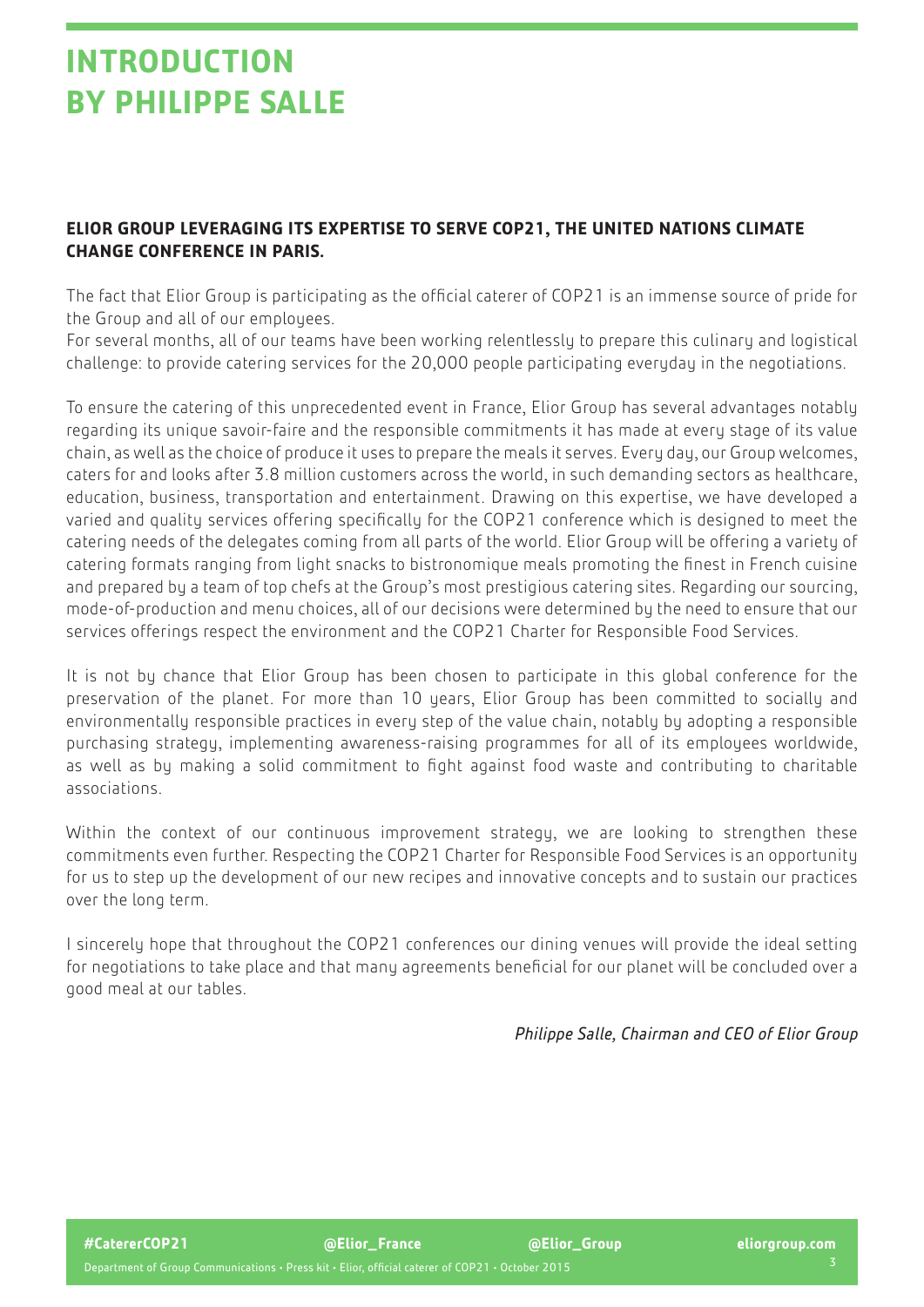# **ELIOR GROUP: A COMMITTED PLAYER SINCE ITS CREATION IN 1991**

# **ELIOR GROUP: COMMITTED TO SOCIALLY AND ENVIRONMENTALLY RESPONSIBLE PRACTICES**

Since Elior was founded in 1991, social and environmental responsibility has underpinned the Group's daily commitment to quality and innovation, relations with others and, in general, the major challenges facing our society.

This commitment is central to the relationships of trust we have built up over the years with our clients, customers, suppliers and partners.



**A signatory of the United Nations Global Compact for ten years,** Elior Group promotes the principles in favour of human rights, working standards, the environment and the fight against corruption.



**In line with its responsible purchasing approach, and as a founding member of the Responsible Fishing Alliance,** Elior Group has modified its sourcing strategy concerning the preservation of fish populations and has banned the use of deep-water fish (grenadiers, emperors, etc.), the most endangered shark species, and red tuna in its kitchens.



**Elior Group is committed to the fight against food waste** and, in collaboration with its partner [Tablée](http://www.tableedeschefs.org/en)  [des Chefs](http://www.tableedeschefs.org/en), redistributes unsold meals to charitable associations. The Group organizes campaigns to educate children, adolescents and students to the question of food waste. Designed for all age groups from primary, through secondary to grammar schools, these campaigns raise the awareness of young people to the amount of food wasted every day as well as the need to reduce this waste, and also teaches them how to consume intelligently. In 5 years, 600,000 children and adolescents have benefited from these awareness-raising campaigns.

#### **To identify the local producers selected, out of a network of 11,000 operators in France,** to provide the

produce used in the preparation of its COP21 meals, the Elior Group purchasing and logistics department has developed an exclusive geolocation software tool which makes it possible to rapidly identify Group producers and suppliers on the map and provides a solution to any sourcing issues.

#### **The Group has made the reduction of greenhouse gas emissions one of its key priorities.**

Elior Group has devised its own carbon-footprint measurement tool that is adapted to the Group's specific catering, concessions and services activities. In France, an internal team of some forty experts develops, implements and monitors action plans for the Group's sites. Now that it has identified the main sources of

greenhouse gas emissions related to its activities, the Group can take steps to reduce their impact. Elior Group reinforced this strategy in 2013 when it obtained the "Carbon Footprint Services Provider" label from the French Carbon Footprint Association (ABC).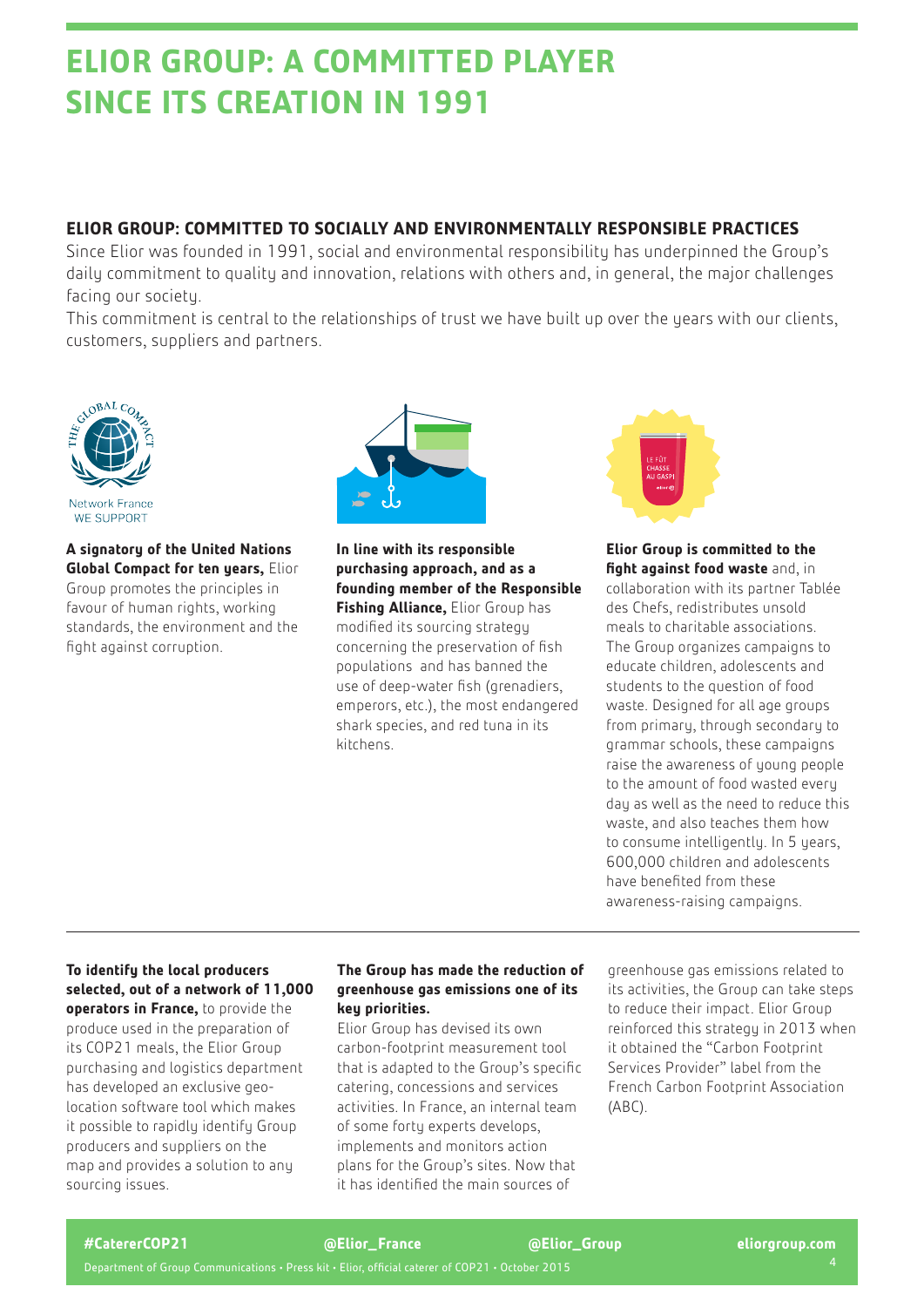

# **COP21: THE ELIOR GROUP CHALLENGE**

# **THE ELIOR CATERING EXPERIENCE: A "TIME SAVORED" MOMENT FOR ALL TO ENJOY**

Participants and high-ranking dignitaries from across the world are expected to attend this major diplomatic and political event. One of the world's leading operators in the contracted food and support services industry, Elior Group is leveraging all of its savoir-faire to meet the demands of this unprecedented event so that it can provide catering services to all the delegates, NGO members and journalists taking part in the negotiations.

### **A MAJOR EVENT**

#### **Between November 30 and December 11, 2015, some 40,000 visitors are expected.**

To accommodate the tastes of all those attending the conference (other than visitors to the Climate Generation zone), the Group will be providing a variety of catering facilities offering a wide range of menus for all tastes: traditional cooking, gastronomic cuisine, sandwiches, vegetarian meals and world cooking! Elior Group has also taken into consideration the question of price, with menus designed to suit all budgets.

#### **SPOTLIGHT ON GASTRONOMY**

#### **COP21 is the ideal vehicle to showcase the gastronomic skills of French gourmet cuisine.**

At the Etoile restaurant, customers will be able to discover the menu created by chef Sebastien Millier and the 12 top chefs from the Group's finest catering establishments ([Les Ombres,](http://www.lesombres-restaurant.com/) [le Ciel de Paris](http://www.cieldeparis.com/fr/)[, la]( http://mal217.org/english/ )  [Maison de l'Amérique Latine,]( http://mal217.org/english/ ) etc.). Visitors can also savor fresh bread baked on the spot with Normandy flour at the "Paul" bakery. Some may be seeking a "bistronomique" experience, while for those on a tight schedule; the sandwich bar offers a wide choice of fresh snacks, and something to satisfy fans of world food, soups and Italian cuisine!

#### **THE COP21 CHARTER**

#### **Respecting the COP21 Charter for Responsible Food Services is a key commitment for Elior Group.**

This requires using fresh, locallygrown, quality food products, then ensuring that their transformation complies with environmental regulations. A virtuous chain that extends beyond the dining experience itself, since all unsold meals are distributed to regional players active in the fight against food waste. Within the context of its continuous improvement strategy, Elior Group is looking to enhance its services. In this respect, COP21 will play a key role in helping the Group to hasten the spreading of its best practices. Actions such as the elimination of plastic packaging, as well as the use of ecocups and biodegradable cutlery implemented for COP21, will be gradually extended to all Group activities on a permanent basis after the conference, to ensure that the Company remains at the forefront of sustainable development issues.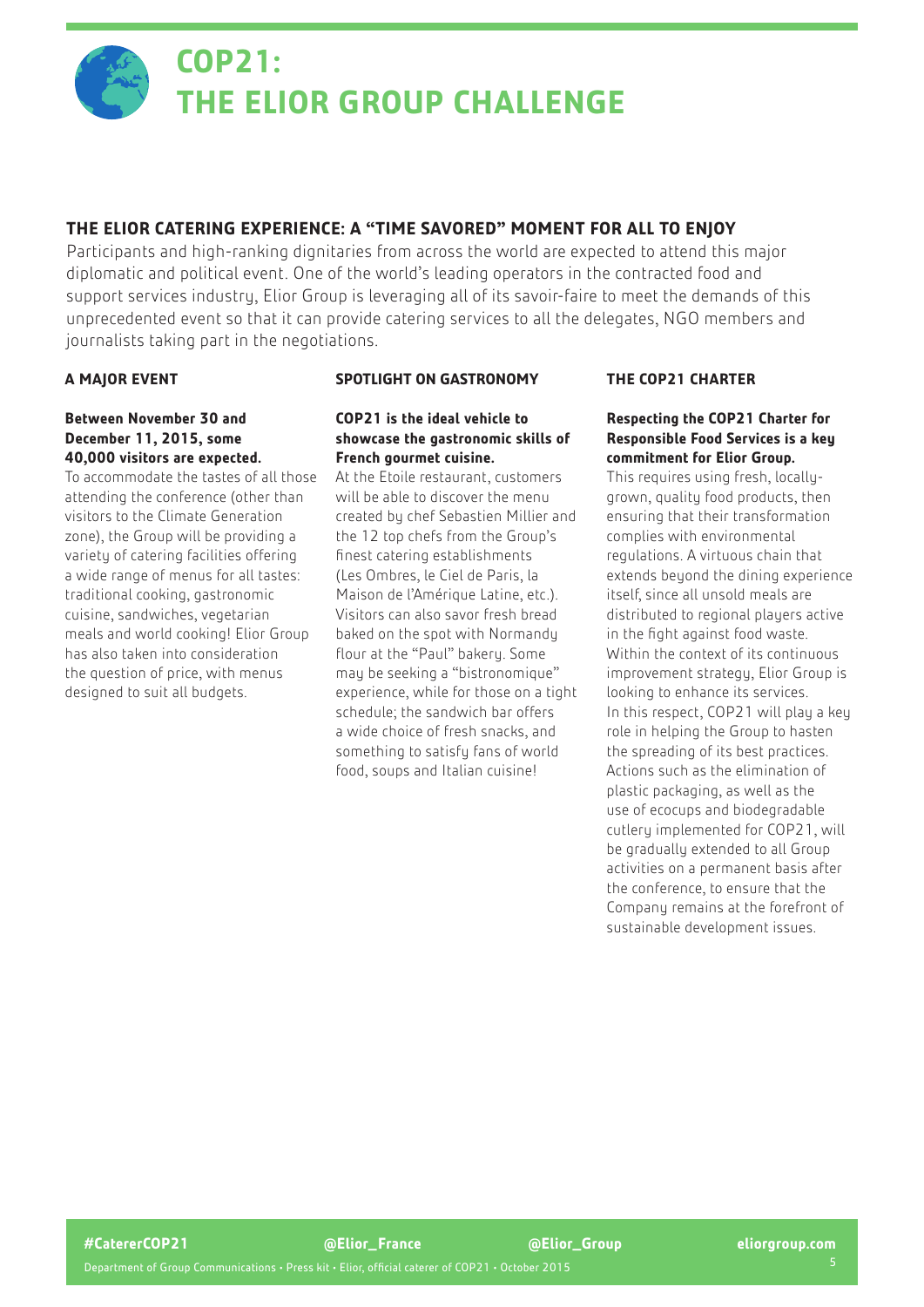# **ELIOR GROUP AND COP21: KEY DATA**



**40,000** participants

**20,000** customers per day

> **195** nationalities



**74%**  "made in France"

**100%**  French meat

**100%**  labelled fish producted

**100%**  bio or fair-trade coffee



**300** employees

> **13**  chefs

**1**  central kitchen

**Zero**  plastic bag

**93%** biodegradable food boxes

> **100%** sorted waste

**17** points of sale *including*

**l'Étoile** (chefs' restaurant) *and*

> **3** self-service restaurants

**15** coffee carts

**10,000**  loaves of bread/day

**zero-waste**  objective

Redistribution of unsold meals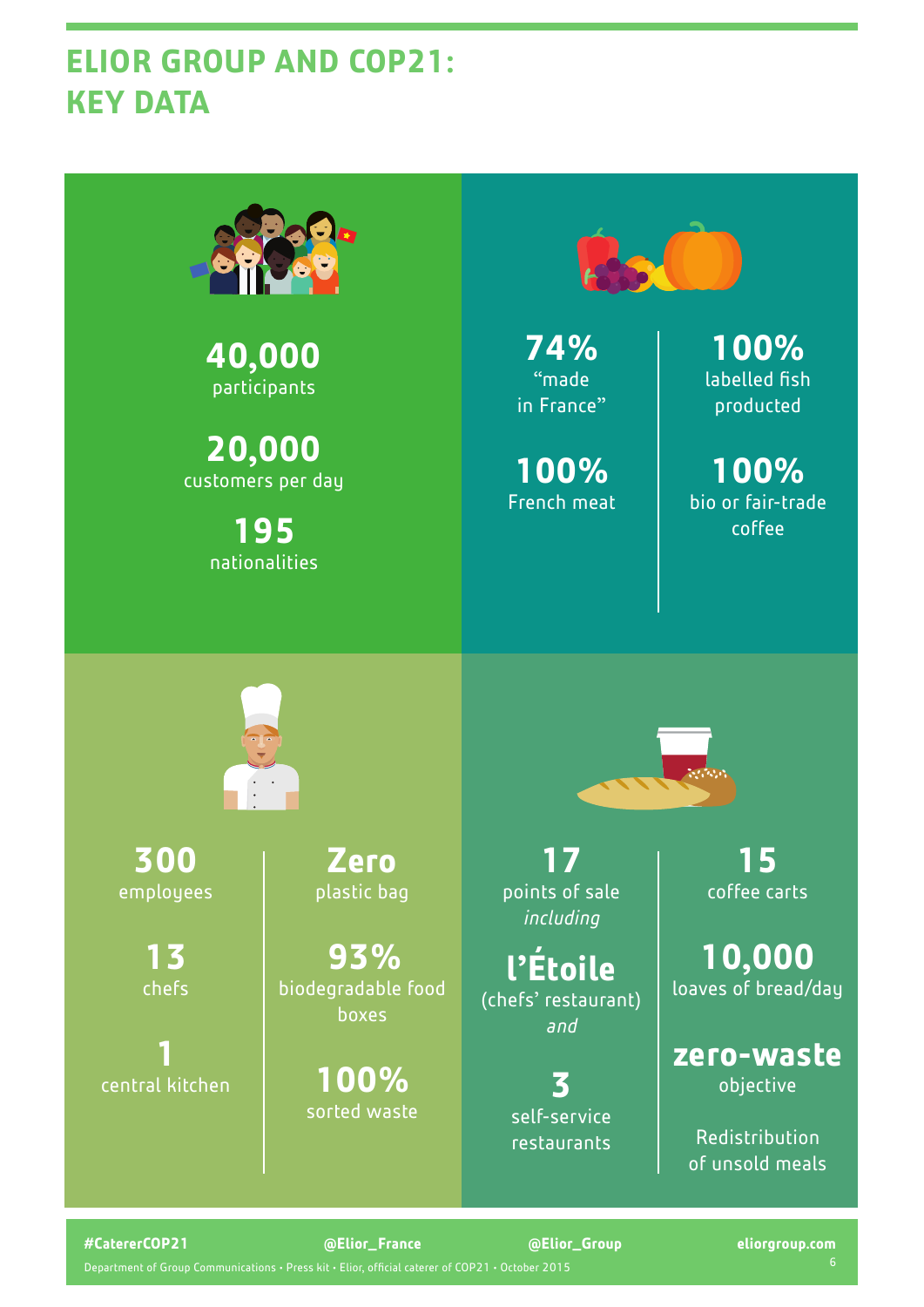

# **RESPONSIBLE SOURCING**

From fields to meals, how is a product selected by Elior Group? It has to meet some serious requirements...

#### **DID YOU SAY "LOCAVORE"?**

By drawing on its solid regional presence and close ties with its local producers, Elior Group has developed a customized catering offering for the COP21 conference that is 74% "made-in-France", with the bulk of produce grown in the Paris region. To achieve this, Elior Group has established close working relationship with the following producers:

• The *Jardins de Pays* product range distributed by TransGourmet Fruits & Légumes (fruit and vegetables grown locally in the Paris region),

• The St-Malo *Compagnie des pêches* (Ille et Vilaine region), • The *Rosée des Champs* cooperative of vegetable producers (Val de Loire region),

• *Maison Giraudet*, via the Paris Terroirs brand distributed by FoodEurope (dumplings and soups produced in the Bourg-en-Bresse region),

• La pisciculture de l'Eure (Méreville trout farm based in the Essonne region),

• The producer *Xavier Dupuis*, via the distributor Acade & Bio (bio and local vegetables grown in the Yvelines region).

#### **QUALITY PRODUCE**

Elior Group prioritizes seasonal produce that is GMOfree, labelled and eco-responsible and is committed to preserving fish populations. To this end, the Group has banned the sourcing of protected species and promotes sustainable fishing practices. Regarding meat produce, Elior Group has chosen the "[Bleu Blanc Coeur"](http://www.bleu-blanc-coeur.org/) label, an association which defends healthy nutrition for animals, a standpoint actively supported by the Company. Choosing quality produce not only ensures that consumers can enjoy tasty and healthy meals, but is also the best way to avoid waste: the better it is; the less gets wasted.

#### **3 QUESTIONS TO FRUIT & VEGETABLE PRODUCER, TRANSGOURMET**

#### **1. What does the COP21 represent for you?**

COP21 is a unique opportunity for France to host such a prestigious event that is essential for the environment. We are very proud that *Jardins de Pays* is involved and that we will be providing responsible fruits and vegetables.

#### **2. What is your role?**

Because of our expertise and commitment to sustainable development, we are able to offer a wide range of delicious products that are grown by some of the

finest producers in the Paris region in a way that respects biodiversity, and guarantee optimum product traceability thanks to the efficient management of our subsidiaries. As such, our fruit and vegetables are selected according to three fundamental criteria: production sites must be located less than 200km from our platforms, all produce must be in season and cultivated in a responsible manner.

#### **3. What preparations have you made for the COP21?**

We have selected our fruits and vegetables in accordance with the requirements of Elior Group and the people it will be catering to: healthy, good produce that is respectful of the environment and for humankind. From our production sites to Elior Group's restaurants, we ensure that the entire product lifecycle is respected so that the produce we provide and the end-client receives is of the highest quality.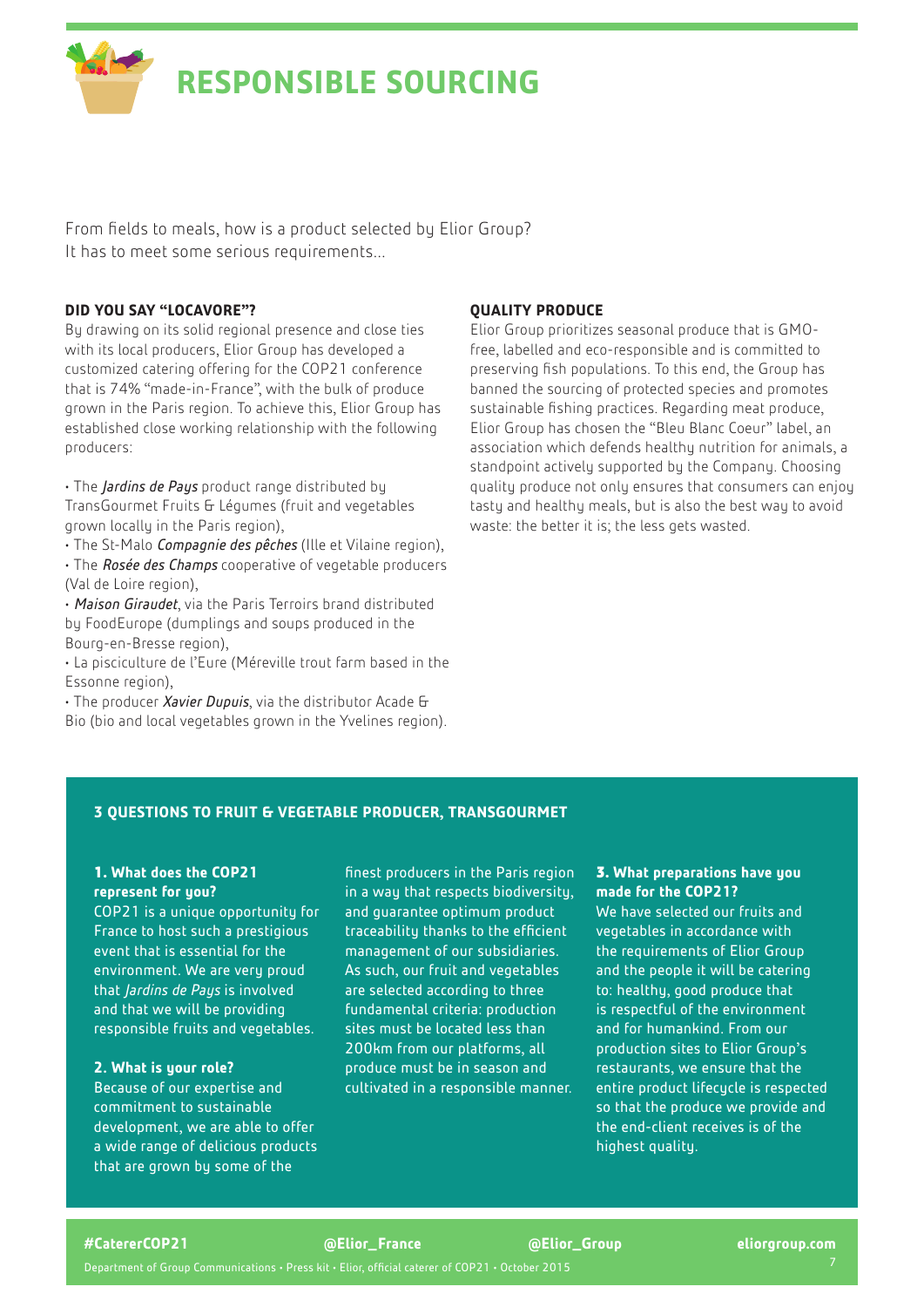

# **ALL SKILLS MOBILIZED**

As the official caterer of the COP21 conference, Elior Group has mobilized all of its teams for the event. From recipe creation and logistics through to the development of services, everything is in place to attain our objective: to make sure that the catering services provided to visitors to our restaurants, and the efforts carried out to ensure their well-being are in compliance with COP21 standards and commitments.

#### **CLOSE WORKING RELATIONSHIP WITH ELIOR GROUP'S TOP CHEFS**

To promote French gourmet cuisine and meet the expectations of the COP21 delegates, Elior Group has called upon the services of twelve top chefs from several prestigious restaurants to concoct the menus for the Etoile restaurant. This operation is being carried out under the aegis of Sébastien Millier, Elior Group chef at the Porte de Versailles and Paris Le Bourget exhibition parks (and trained in the kitchens of Matignon and Lenôtre). Sébastien Millier's cuisine is refined, colorful and highly seasoned. Every day during the COP21 conference, chef Millier's menu will feature a "daily special" proposed by one of the Group's 12 top chefs who will take it in turns to titillate the taste buds of Elior Group customers with their singular talents by presenting their personalized versions of quality "bistronomique" classics.

#### **3 QUESTIONS FOR SÉBASTIEN MILLIER,** Elior Group chef based at the Porte de Versailles and Paris Le Bourget exhibition centres



#### **1. What does the COP21 represent for you?**

I am extremely proud to be involved in, and to be able to propose and share my cuisine at an event of such major environmental importance.

#### **2. What is your role?**

I am in charge of creating all of the COP21 menus by coordinating the "daily specials" proposed by the Group's 12 top chefs for the

"bistronomique" Etoile restaurant. Our mission is to showcase and promote French gourmet cuisine to all of our customers from around the world.

#### **3. What preparations have you made for the COP21?**

Firstly, we defined our recipes and catering offerings by selecting the best produce from local suppliers. Serving up to 20,000 meals a day is a real challenge at the operational level. We test all the dishes we create for the conference to ensure that it is a culinary success, always in the hope that we will be able to arouse the senses of all those dining in our restaurant.



Department of Group Communications • Press kit • Elior, official caterer of COP21 • October 2015 8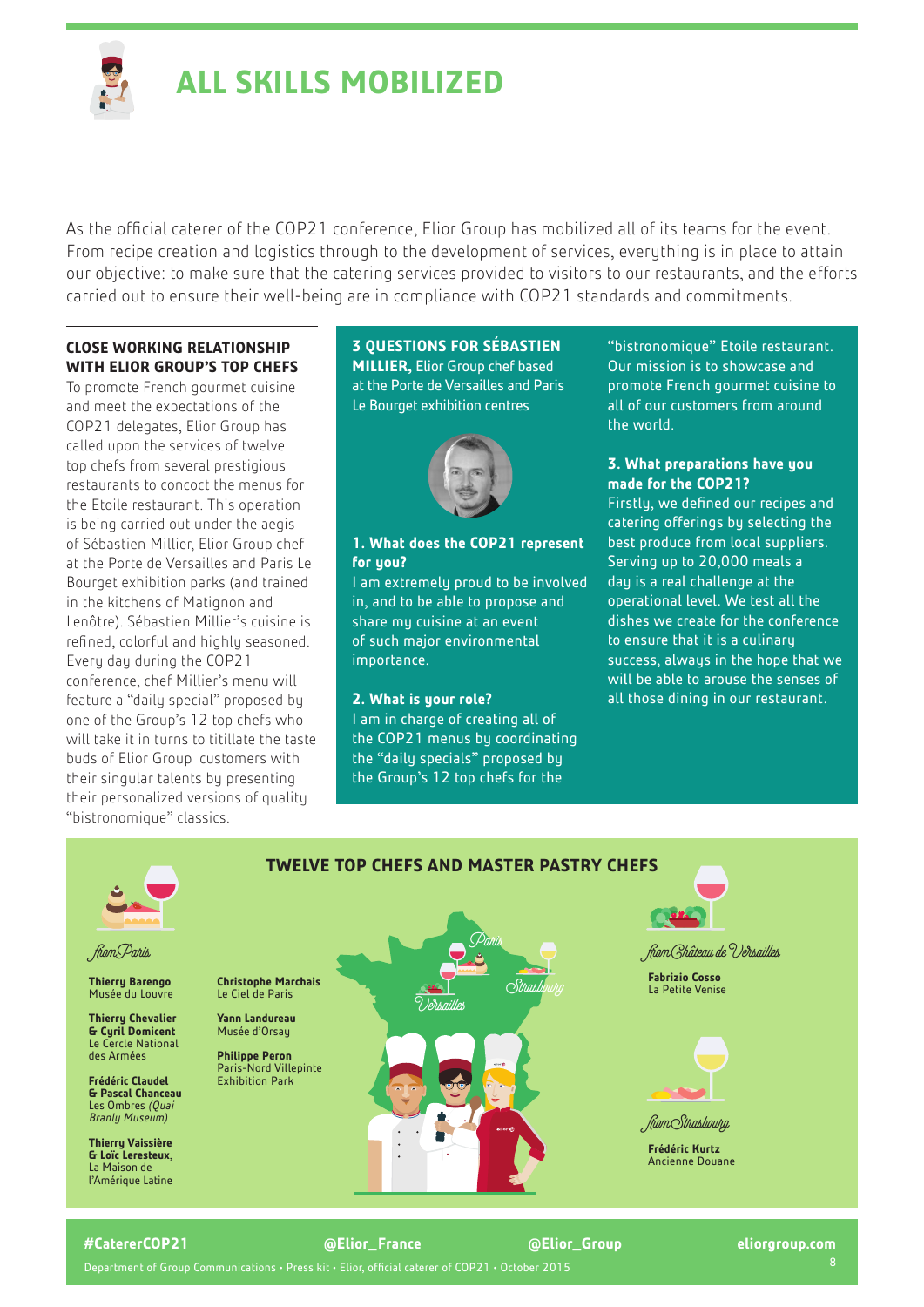

# **ALL SKILLS MOBILIZED**

#### **FROM THE CENTRAL KITCHEN TO THE PARIS LE BOURGET SITE**

Given the security constraints required by COP21 and in order to limit the Group's carbon emissions, meals will be prepared at Elior Group's central kitchen in Gonesse then transported to the Bourget and served by our waiting staff on site. The kitchen's close proximity to the Bourget exhibition centre will make for the smooth rotation between the two sites and limit carbon emissions.

At the Etoile restaurant, all meals will be created and prepared on site, except the "daily specials" which will be prepared in the guest chefs' respective kitchens and transported to the Bourget exhibition centre. In this way, the entire Elior Group logistics chain will be mobilized to ensure that the COP21 restaurants are provisioned.



#### **THE WOMEN AND MEN OF ELIOR GROUP WORKING TO SERVE COP21**

Elior Group can count on the unwavering commitment of its teams to ensure that COP21 is a success. In addition to temporary staff recruited at the local level, the Group is also encouraging in-house employees to volunteer so that it can mobilize the full driving force of the company. Three hundred employees currently assigned to the Bourget site have been instructed in the environmental challenges at hand and taken part in the "Elior and climate change" training programme on the specific challenges facing COP21 and sustainable development. Elior Group's 300 employees will participate in a special one-day training programme on the eve of the COP21 opening. Employees will also receive an "Aceteam" customer-hospitality training programme instructing them in the correct way to welcome and take care of customers, a factor which is central to Elior Group's business. Elior Group created this module to ensure that its customers receive a service that exceeds their expectations by placing "the pleasure of pleasing" at the centre of our catering offerings.





"Aceteam" refers to a level of service that, through teamwork, can reach perfection. Clients entering a point of sale have a certain number of specific expectations. To ensure customers receive the best level of service under optimum conditions, certain rules must be applied (cleanliness of the venue, neat personnel attire, efficient queue management, customer focus, the pleasant disposition of staff, etc.)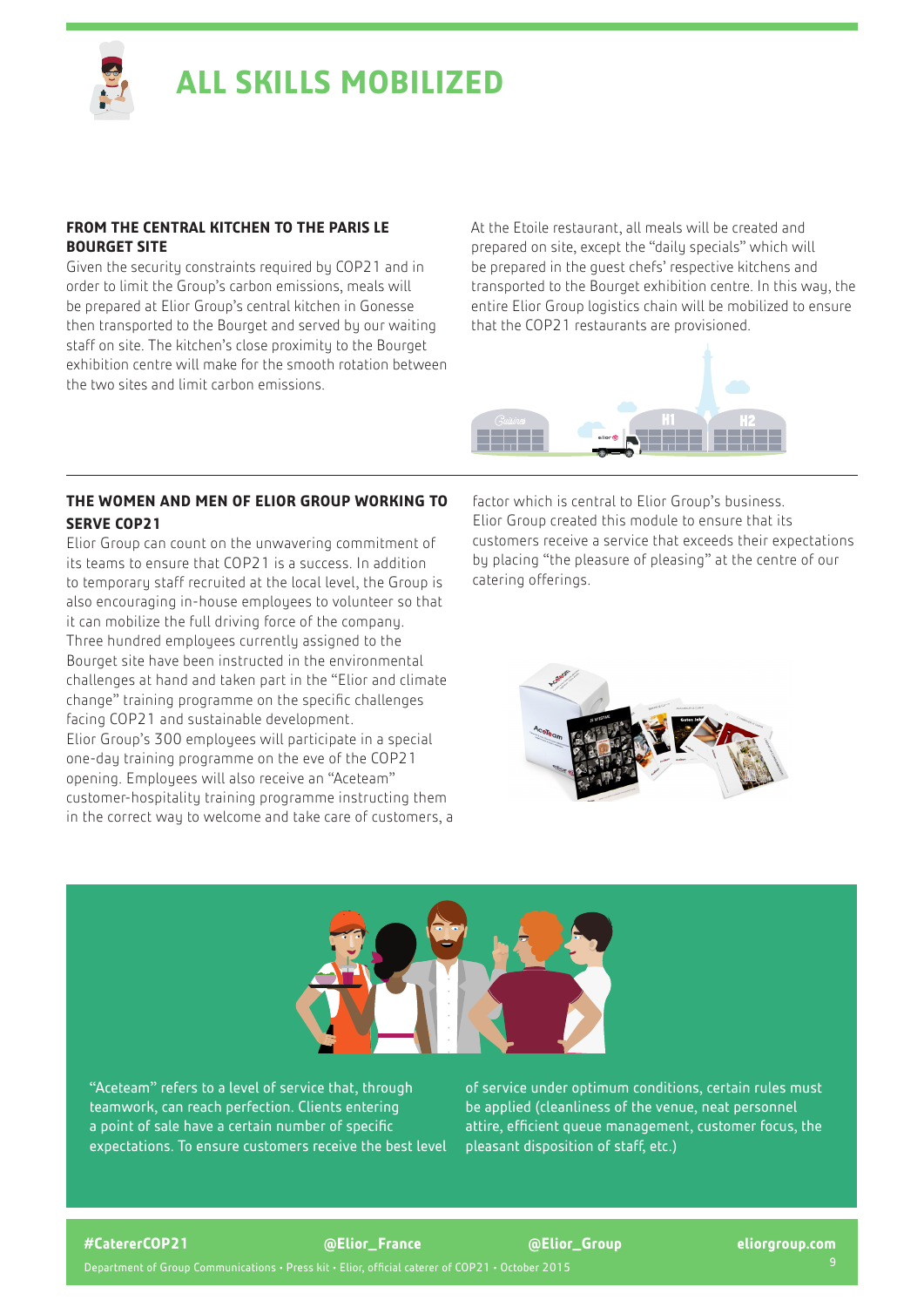

# **RESPONSIBLE MEALS FOR ALL TASTES**

Elior Group has developed several COP21 catering formulas to accommodate all sections of the public at any time of the day, comprising innovative and more traditional menus, featuring dishes from France and other countries around the world, designed for visitors on a tight budget as well as those looking to give themselves a treat.



#### **1 CHEFS' RESTAURANT: THE ÉTOILE**

"Bistronomique" catering offers low-budget gastronomic meals that are prepared with seasonal products and promote the taste of French cuisine. In addition to the basic 3-starter, 3-main course, 3-dessert menu, customers may also opt for the daily special created by one of the top chefs from Elior Group's finest catering establishments.

**STARTERS**  $\cos 68$  to €11 **MAIN COURSES**  from €20 to €25 **DESSERTS** €8 **SEATING CAPACITY**  270 places

**OPEN 24H A DAY** Menus ranging from  $\epsilon$ 4 to  $\epsilon$ 12.5



#### **WORLD FOOD**

For those with a taste for pizza or an exotic meal, Elior Group has installed pop-up Italian and Asian restaurants where visitors can enjoy a slice of pizza prepared on the spot, a tiramisu or a Vietnamese sandwich.



#### **1 "PAUL" BAKERY**

Visitors can purchase fresh bread baked from Normandy flour in an oven specially installed in the "Paul" bakery at the entrance of the COP21. This is an ideal location for foreign delegates to discover a typically French staple food.



### **3 THEME-BASED TAKE-AWAY FOOD LODGES FOR ALL TASTES**

From 8.00 am to 7.00 pm, visitors can savor a crepe or a gluten-free buckwheat pancake (galette de sarrasin), or enjoy a tartiflette and a glass of hot wine, while those with an inkling for a nice cup of soup can always pop in to the Giraudet\* soup bar.

\*Giraudet soups prepared with seasonal French-grown products.



#### **3 SELF-SERVICE CAFES: A PRACTICAL AND TASTY CATERING SOLUTION**

From 10.00 am to 4.00 pm, our self-service cafés propose bio meals that are typically French and promote 5 French regions in particular: the Paris region, the French overseas departments and territories, and the Grand Ouest, Nord-Est and Sud regions of France. To avoid waste and guarantee variety, self-service menus are staggered with a one-day time lag from one self-centre outlet and another.





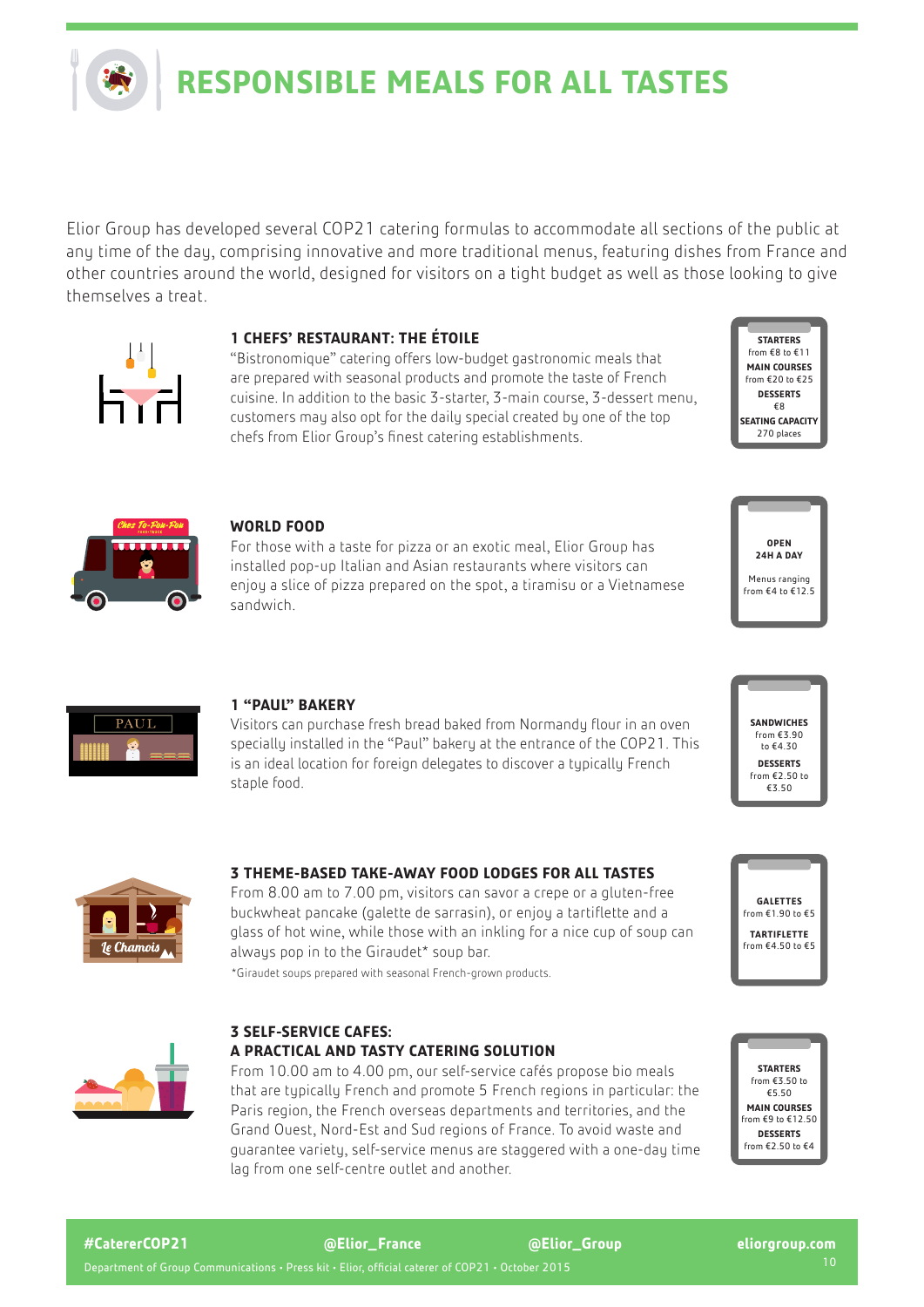**RESPONSIBLE MEALS FOR ALL TASTES**

#### **BEYOND THE DINING EXPERIENCE: THE "AFTER-MEAL CHALLENGE"**

Left-over food waste is a major "after-meal" challenge for Elior Group. To avoid this, the Group has formed a partnership with [Le Chaînon Manquant](http:// Le Chaînon Manquant), an association that redistributes unsold meals to charitable associations in the Paris region, such as Restos du Coeur 93.

Aware of the impact of its activities throughout the value chain, the Group believes its job does not end when the plate is empty but extends well beyond the dining experience. For the COP21 conference, the Company will ensure that all waste generated by its catering venues is sorted into five separate containers for recycling organic waste, plastic and PET products, cans, glass and sundry waste. Sorting will be carried out by a team of specially trained employees. Three sorting bins will also be available for visitors to dispose of their waste products: food, plastics and cans, other.

#### **POST-COP21**

Elior Group is the first catering company to have developed a carbon-footprint measurement tool which, at the close of the COP21 conference, will enable the Group to measure its own carbon footprint..



**3 QUESTIONS FOR VINCENT FELLMANN** Elior Director of the Porte de Versailles and Paris Le Bourget exhibition centres

#### **1. What does the COP21 represent for you?**

Welcoming, catering for and taking care of 20,000 visitors every day is a big responsibility. It is a great honor to be asked to rise to this operational challenge and to demonstrate the expertise of Elior Group.

#### **2. What is your role?**

As Elior's on-site director, I will be in charge of a team of around four hundred employees to ensure the catering of this unprecedented event in France. Mu role will be to make sure that each stage of the value chain (from supplying 17 distribution outlets through to the distribution of left-over meals) meets with the standards of the COP21 Charter for Responsible Food Services, and, above all, to contribute to the well-being of all the participants and people involved.

#### **3. What preparations have you made for the COP21?**

We have been preparing with our suppliers and partners to take on this culinary and operational challenge for several months now. We will be instructing them in the COP21 specifications, as well as in correct practices that are "beneficial for the planet".